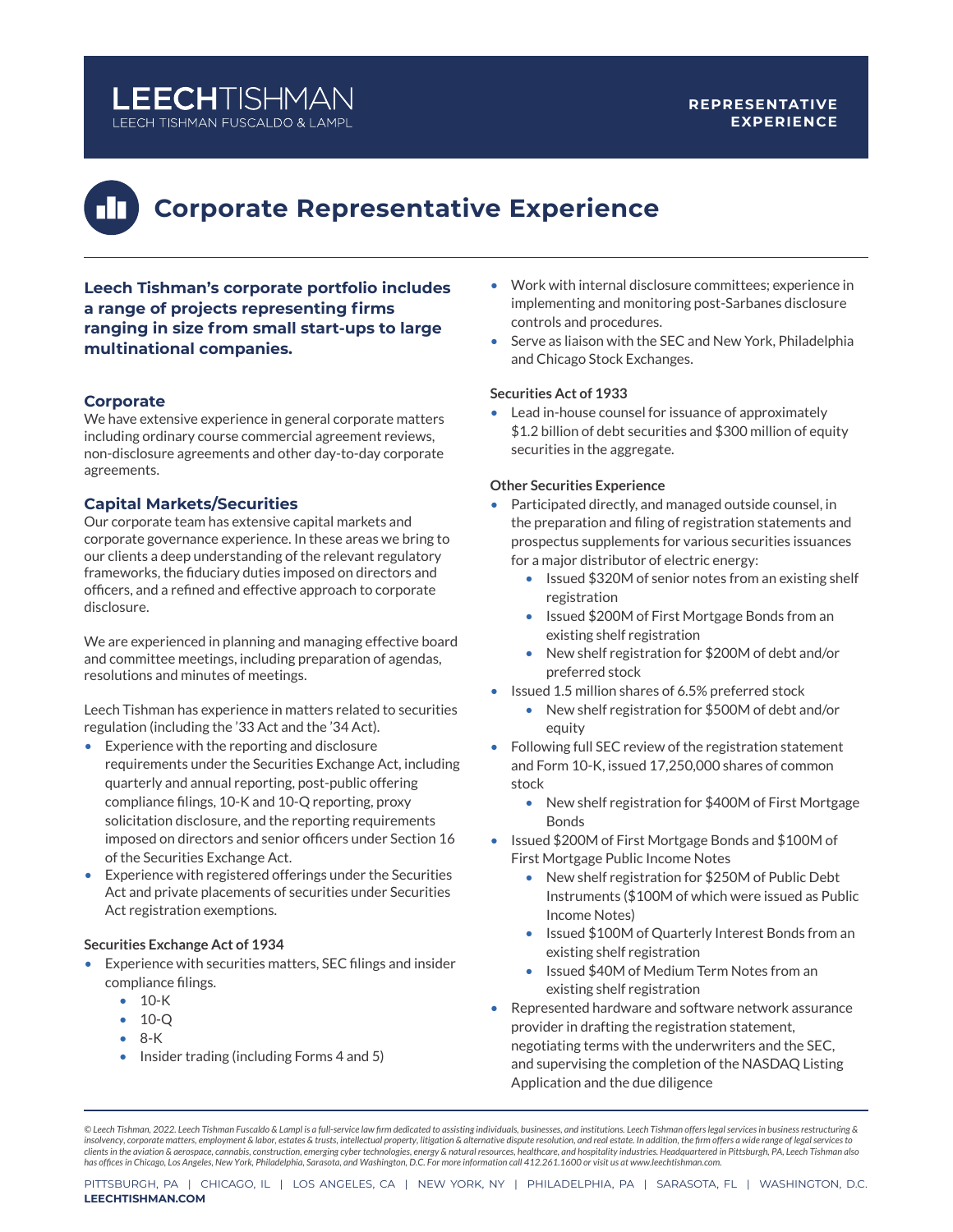- Represented locomotive product manufacturer in drafting substantial portions of the registration statement, assisting in negotiating terms with the underwriters and the SEC, and supervising the completion of the due diligence
- Drafted substantial portions of the registration statement, and negotiated and completed the NASDAQ Listing Application for a designer, manufacturer and marketer of memorialization products and brand solutions
- Drafted portions of the registration statement, drafted and negotiated the NYSE Listing Application, and completed the due diligence for a stainless steel manufacturer
- Represented publicly- held bank holding company in securities compliance for six bank merger Involvement as intermediary in multiple IRS §1031 exchange transactions

#### **Private Equity Transactions and Private Placements**

- Represented a venture capital fund, which served as the lead investor in funding rounds for various early stage companies
	- Work included Series A, B and C rounds, private placements and miscellaneous corporate matters
- Represented a steel processing startup on two separate private placements of convertible debt and equity
- Handled private placement of debt by an early stage medical device company
- Worked on a \$5.1M venture capital financing for a manufacturer of plastic closures
- Raised more than \$500,000 from several angel investors for a drug discovery company
- Prepared private placement memorandum for U.S. real estate company offering equity in a multi-use commercial development project
- Assisted technology companies in obtaining funds from Innovation Works
- Represented organizers and operators forming a ninefigure alternative energy investment fund
- Represented a U.S. engineering and manufacturing company negotiating a consensual wind-up of arrangements with its Chinese joint venture partners
- Represented a U.S. designer and builder of manufacturing equipment in organizing a Cayman subsidiary and, through it, becoming a member of a joint venture in China
- Represented an investor putting equity into a developer of a magnetic resonance breast imaging system providing high quality images over a broad field of view
- Represented a solar energy supply chain management and quality assurance advisory firm in organizing a fund to solicit investors and build and operate utility grade solar power generation facilities
- Represented a private investment firm, dedicated to constructive investing and business improvement in the lower middle market, in investing and raising capital
- Represented a data analytics company and related marketing and accountable care organizations in a broad range of investor, customer, regulatory, governance and organizational matters
- Represented several hospitals in the acquisition of institution-wide information systems and medical devices
	- When representing the hospital in acquiring a precision stereotactic radiosurgery system that had been ordered but not delivered from a vendor, created a rescue plan for the vendor
	- Went on to represent the vendor generally, in services including investment and commercial transactions, regulatory matters, and governance
- Represented a private equity-backed midstream company in creating a fund to invest in oil and gas midstream infrastructure
	- Performed regulatory due diligence, research, and documentation for the fund

#### **Mergers & Acquisitions**

- Representation of private-equity backed dermatologicalfocused pharmacy platform in 8+ different add-on acquisitions in various markets across the US
- Representation of private equity real estate investment firm in the acquisition of over 17 small-balance multifamily housing complexes and 4 medical office buildings in 10 different emerging submarkets
- Representation of sanitary pressure vessels fabricator in \$15M sale of flow control technology division to strategic acquirer
- Acquisition of mobile home park portfolio and related financing
- Acquisition of a Mexican plastic injection molding and assembly business
- Acquisition of numerous residential units for non-profit housing agency engaged in housing of mentally ill
- Acquisition of numerous radio stations, including office and antenna sites (owned and leased) as part of an aggressive mergers and acquisition roll-up strategy
- Acquisition and restructuring of environmental remediation enterprise
- Acquisition of assets of moving business
- Acquisition of commercial property for non-profit training offices
- Acquisition of large commercial building for union hall offices
- Acquisition of manufacturing facility for automotive industry vendor
- Acquisition of commercial office building for insurance services offices
- Acquisition of 60-acre site with the seller constructing build-to-suit call center facility
- Acquisition of a division of a Tier 1 automotive manufacturer

*<sup>©</sup> Leech Tishman, 2022. Leech Tishman Fuscaldo & Lampl is a full-service law firm dedicated to assisting individuals, businesses, and institutions. Leech Tishman offers legal services in business restructuring & insolvency, corporate matters, employment & labor, estates & trusts, intellectual property, litigation & alternative dispute resolution, and real estate. In addition, the firm offers a wide range of legal services to*  clients in the aviation & aerospace, cannabis, construction, emerging cyber technologies, energy & natural resources, healthcare, and hospitality industries. Headquartered in Pittsburgh, PA, Leech Tishman also<br>has offices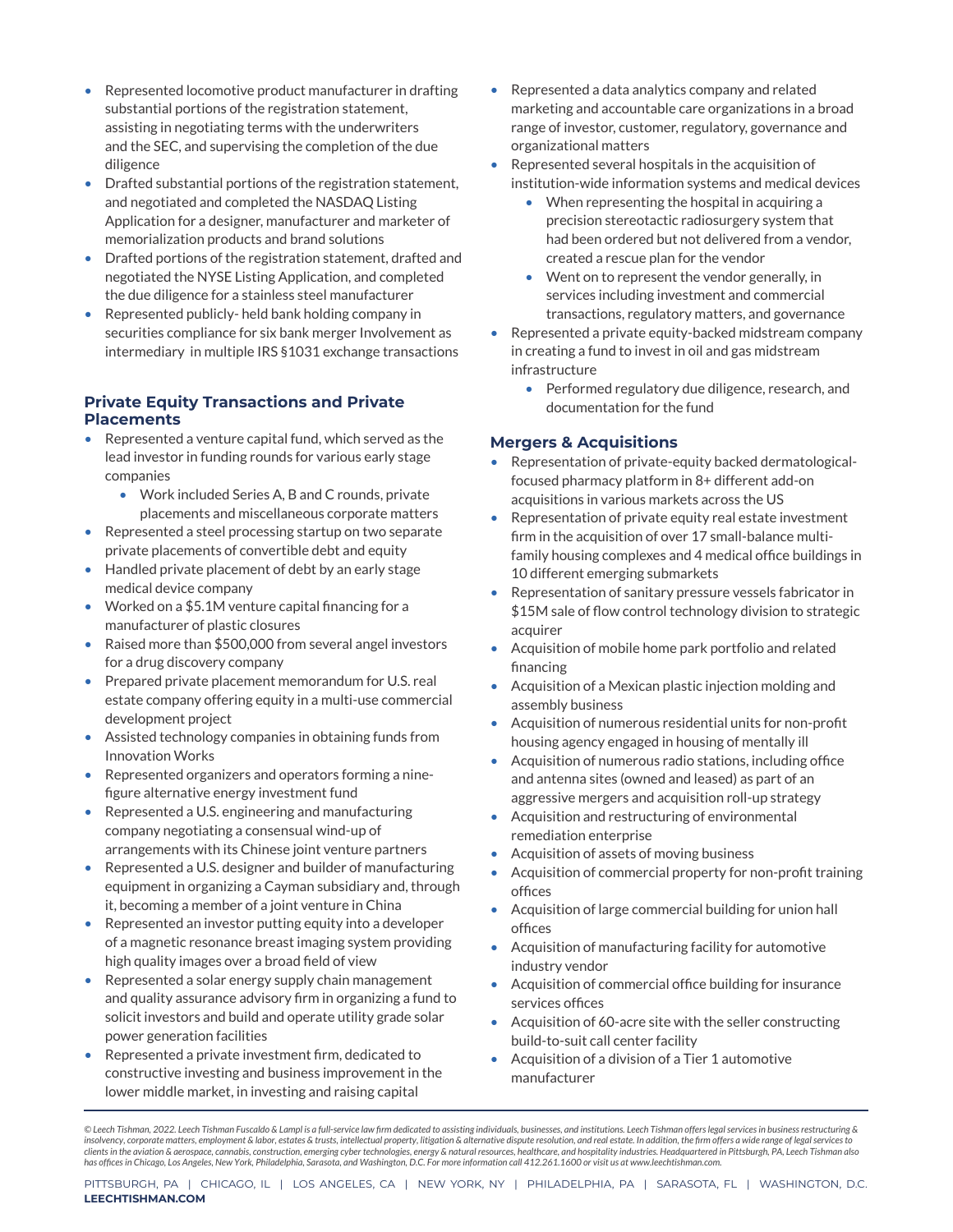- Acquisition and disposition of a large dry cleaning business **Real Estate**
- Acquisition and disposition transactions (multiple) for a diversified private equity firm located in New York City
- Acquisition and disposition of multiple strategic water and wastewater utility systems
- Acquisition of controlling interest in a multifaceted environmental holding company
- Acquisition of assets of \$9.7M iron foundry and affiliated industrial facility
- Acquisition of a high-tech company and its subsidiaries in Latin America, Europe, and the United States; the sale price was in the nine-figure range
- Acquisition of a business unit on behalf of an oil and gas midstream service provider
- Disposition of water and wastewater utility operations to a governmental entity, including numerous parcels of real property and related improvements
- Disposition of payroll processing services division
- Disposition of majority interest in \$14M environmental remediation company Disposition of numerous related bottled water companies, including the assignment of a lease to real property on Whistler Mountain used for water supply and leased from
- the Canadian government • Disposition of commercial warehouse and office facilities
- 
- Disposition of retail re-development property • Disposition of large office park complex
- Disposition of assets, including business assets and real estate, from a Pennsylvania independent convenience store distributor to an Illinois distributor
- Reorganization of a \$700M construction company involving management takeover
- \$23M sale/leaseback of active industrial facility
- Responsibility for the real estate transactions relating to a regulated water and wastewater utility with more than 3,600 fee, leasehold and easement interests
- Representation of a U.S. entity acquiring a software license and software development services from Hong Kong and Malaysian entities
- \$56.9M sale of numerous skilled nursing facilities, including real estate and operational assets, to a strategic regional acquirer
- Merger of a company providing data connectivity and managing Internet of Things (IoT) service with a wireless networks services provider specializing in Machine-to-Machine (M2M) communications. Completion of the merger resulted in the creation of an organization that is one of the sixth largest providers of M2M / IoT services globally, inclusive of carriers
- Disposition of a chain of nursing homes and related real estate for \$173M
- Disposition of a wholesale distributor/supplier of convenience stores and related real estate held by affiliated entities

- Acquisition of industrial property on behalf of distribution company
- Purchaser representation in real estate acquisition on behalf of meat wholesaler
- Developer representation in \$8,000,000 redevelopment of an office building involving historic tax credit investment, construction loan and bridge loan for tax credit investment
- Developer representation in \$16,750,000 redevelopment of an industrial building involving historic tax credit investment, construction loan and bridge loan for tax credit investment
- Developer representation in \$13,750,000 redevelopment of two office buildings involving historic tax credit investment, construction loan and bridge loan for tax credit investment
- Developer representation in planned nine-story commercial office building project
- Developer/land owner representation for 400+ unit planned residential community
- Water and wastewater utility company representation in negotiation of numerous development agreements with commercial and residential developers
- Developer representation with the acquisition of land from City of Pittsburgh's Urban Redevelopment Authority and related site preparation
- Developer representation in long-term ground lease and professional office building development
- Developer representation in various complex government/competitive bidding development projects
- Joint venture between major construction company and developer for \$350M enhanced use lease project
- Extensive experience negotiating AIA contracts with architect and contractors

#### **Financing Transactions**

- Senior mortgage lender representation in \$36,000,000 acquisition and construction loan involving historic tax credits and subordinate bridge loan for historic tax credit investment
- Senior mortgage lender representation in \$24,500,000 construction loan involving historic tax credits and subordinate bridge lender of historic tax credit investment
- Senior mortgage lender representation in \$11,750,000 construction loan for redevelopment of a mixed-use project involving historic tax credits and new market income tax credits
- Borrower representation in \$25,000,000 revolving credit facility secured by all assets, including a borrowing base determined by eligible accounts receivable
- Lender representation of major commercial lender in connection with \$118M syndicated credit facilities,

*<sup>©</sup> Leech Tishman, 2022. Leech Tishman Fuscaldo & Lampl is a full-service law firm dedicated to assisting individuals, businesses, and institutions. Leech Tishman offers legal services in business restructuring & insolvency, corporate matters, employment & labor, estates & trusts, intellectual property, litigation & alternative dispute resolution, and real estate. In addition, the firm offers a wide range of legal services to*  clients in the aviation & aerospace, cannabis, construction, emerging cyber technologies, energy & natural resources, healthcare, and hospitality industries. Headquartered in Pittsburgh, PA, Leech Tishman also<br>has offices